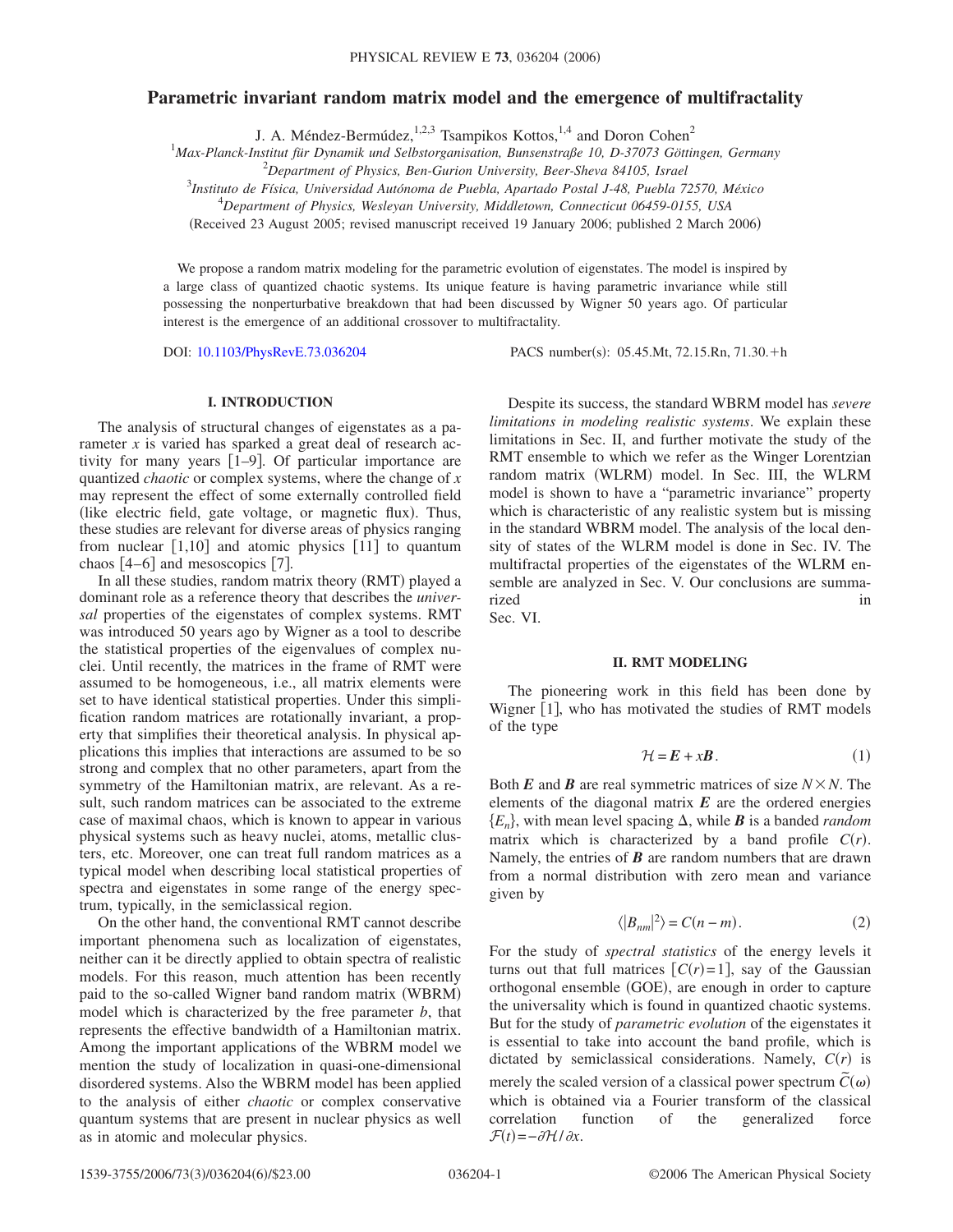## **A. The standard WBRM model**

The standard WBRM model assumes a rectangular band profile

$$
C(r) = \begin{cases} 1, & r \le b \\ 0, & r > b. \end{cases}
$$
 (3)

For this model Wigner has found that the eigenstates undergo a transition from a *perturbative* Lorentzian-type line shape to a *nonperturbative* semicircle line shape. It should be clear that the Wigner Lorentzian can be regarded as the outcome of perturbation theory to infinite order, while the semicircle line shape is beyond any order of perturbation theory.

The *existence of a transition* from a perturbative to a nonperturbative line shape is a generic feature of *any* realistic (quantized) Hamiltonian. In the latter case the semicircle line shape is replaced by a semiclassical line shape.

### **B. The modified WBRM model**

The WBRM model suffers from a serious drawback. Unlike generic canonically quantized Hamiltonians, the statistical properties of its Hamiltonian matrix are not invariant under  $x \rightarrow x + const.$  In fact there exists two wise modified versions of the WBRM model  $[12,13]$  which are manifestly *x* invariant by construction. For example we cite one of them,

$$
\mathcal{H} = \mathbf{E} + \cos(x)\mathbf{B}_1 + \sin(x)\mathbf{B}_2.
$$
 (4)

Here  $B_1$  and  $B_2$  are uncorrelated banded matrices. It is quite easy to be convinced that this model is *x* invariant. One simply has to set  $x \rightarrow x + const$ , to expand the sin() and the  $cos()$ , to define  $B'_1$  and  $B'_2$ , and to observe that they are uncorrelated with the same band profile as  $B_1$  and  $B_2$ .

However, there is a "price" for using such modified model. It is not difficult to prove that the parametric nature of this model is essentially perturbative. The associated local density of states does *not* exhibit the nonperturbative crossover that has been highlighted in the previous subsection.

### **C. The Wigner Lorentzian Random Matrix model**

In the present paper we introduce an RMT ensemble to which we refer as the Wigner Lorentzian Random Matrix (WLRM) model. The Hamiltonian is assumed to have the standard form of Eq.  $(1)$ , and it is characterized by the band profile

$$
C(r) = \frac{1}{1 + (r/b)^2}.
$$
 (5)

There are several good reasons that motivate the study of this model, which we are going to clarify.

(i). There is a major class of quantized chaotic systems that can be described using this model.

(ii). Unlike the standard WBRM model it has the desired *x* invariance property that characterizes quantized models.

(iii). Unlike the common  $x$  invariant version of the WBRM model it exhibits the transition to a nonperturbative line shape.



FIG. 1. (a) The band profile  $C(r)$  of the WBRM model using  $b = 500$  and  $x^* = 0, 0.1, 1, 3, 7, 15, 31,$  and 63. (b) The band profile  $C(r)$  of the WLRM model with *b*=1 and  $x^*$ =2.5, 27, 277, and 2777. The dashed line in the inset of (b) with decay  $\sim r^{-2}$  is plotted to guide the eye.

(iv). The emergence of multifractality, which is absent in the WBRM model, is a fascinating issue by itself.

Let us expand on the first point. We recall that the flat band profile of the standard WBRM model is motivated by the realization that many observables [say  $\mathcal{F}(t)$ ] of chaotic systems exhibit a "white" power spectrum;  $\tilde{C}_{\mathcal{F}\mathcal{F}}(\omega) \sim \text{const.}$ However, in many cases it is  $G(t) = \dot{\mathcal{F}}$  that has the white power spectrum  $[2,3]$ . In the latter case the relation  $\tilde{C}_{\mathcal{F}\mathcal{F}}(\omega) = \tilde{C}_{GG}(\omega)/\omega^2$  implies Lorentzian tails.

## **III. PARAMETRIC INVARIANCE**

An important feature of a generic canonically quantized Hamiltonian  $\mathcal{H}(Q, P; x)$  is its parametric *x* invariance. Given  $x^*$  we can represent the Hamiltonian by a matrix

$$
\mathcal{H} = \mathbf{E} + \delta x \mathbf{B},\tag{6}
$$

where  $\delta x = x - x^*$ . If we take two different values of  $x^*$  we get two different  $\bm{B}$  matrices. But if the two values of  $\bm{x}^*$  belong to the same *classically small window*, then (by definition) the band profile  $C(r)$  comes out the same. Still from a quantum mechanical point of view a classically small range of *x* values is typically regarded as *huge*. This means that in general, quantum perturbation theory cannot be used in order to describe the parametric evolution within this range.

In Fig. 1 we present  $C(r)$  for the standard WBRM model and for the WLRM model. We see that the profile of the perturbation matrix *B* of the WBRM model is deformed as *x* is increased, while that of the WLRM model remains the same. We have found out that this *x* invariance does not hold for other (nonLorentzian) power law profiles. As examples, in Fig. 2 we present the profiles of  $\bf{B}$  for increasing  $\bf{x}$  in the case of the power-law profile  $C(r) = [1 + (r/b)^{\mu}]^{-1}$  with  $\mu$ =0.5 and 5. We conclude that the *x* invariance is a unique property of the WLRM ensemble.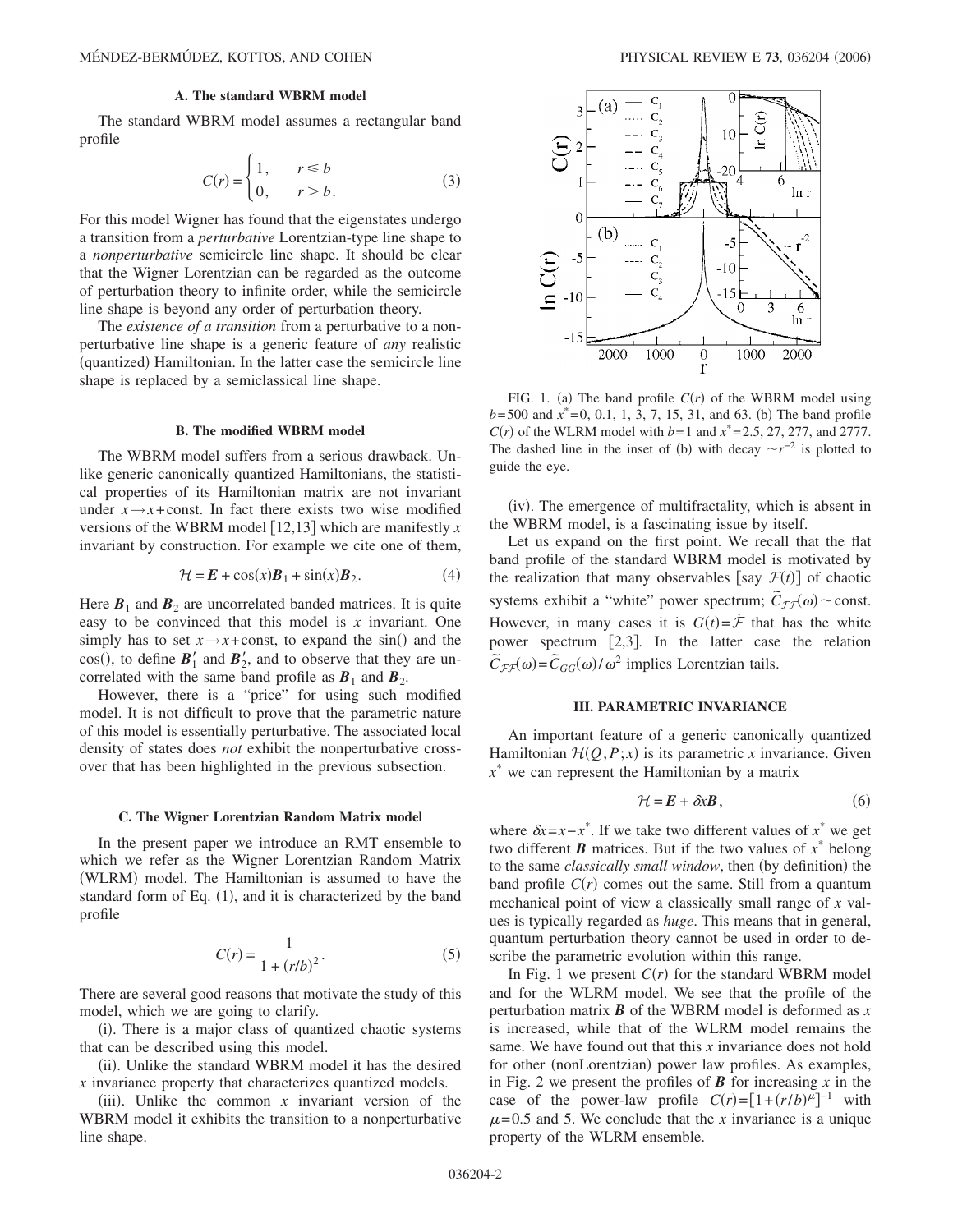

FIG. 2. The band profiles for the power law matrix  $C(r)$  $=[1+(r/b)^{\mu}]^{-1}$  with (a)  $\mu=0.5$  and (b)  $\mu=5$ . *b*=1. In (a)  $x^*=2.5$ , 27, 277, and 2777. In (b)  $x^*$  = 0.13, 1.4, 14, and 144. The dashed line in the inset of (a)  $[(b)]$  with decay  $\sim r^{-0.5}$   $[\sim r^{-5}]$  is plotted to guide the eye.

## **IV. LDOS ANALYSIS**

The local density of states (LDOS) is the major tool for the characterization of the parametric evolution of the eigenstates. The overlap of the eigenstates  $|n(x)\rangle$  for a given value of *x* with the eigenstate  $|m(0)\rangle$  of the *x*=0 Hamiltonian is  $P(n|m) = |\langle n(x) | m(0) \rangle|^2$ . This can be regarded as a distribution with respect to *n*. By averaging over the reference level *m* we get the line shape  $P(n-m)$ . Up to trivial scaling this is the LDOS.

The considerations that are required in order to generalize the calculation of the LDOS line shape for a general band profile have been studied in  $[6,8]$ . Here, we apply such methodology in order to analyze the parametric evolution of the LDOS for the WLRM model.

For  $x=0$  the LDOS is trivially  $P(r) = \delta_{r,0}$  due to orthogonality. As *x* increases, perturbative tails start to appear. By employing standard first-order perturbation theory we get  $P_{\text{FOPT}}(r) \approx 1$  for  $r=0$ , while

$$
P_{\text{FOPT}}(r) = \frac{x^2 |\mathbf{B}_{nm}|^2}{(E_n - E_m)^2} = \frac{x^2}{\Delta^2} \frac{b^2}{(b^2 + r^2)} \frac{1}{r^2}
$$
(7)

for  $r \neq 0$ . In the second equality we have substituted the matrix elements of  $\bm{B}$  using Eq. (5). The above expression applies for  $x \le x_c$ , where  $x_c$  is the perturbation strength needed to mix neighboring levels only.

For  $x > x_c$  Wigner had found, in the frame of the WBRM model, that the LDOS line shape can be calculated using perturbation theory to infinite order. In the case of the WBRM model one obtains a Lorentzian. Assuming the validity of infinite order perturbation theory we come out with a Lorentzian-type approximation for the LDOS of the WLRM model;

$$
P_{\text{PRT}}(r) = \frac{x^2 |\mathbf{B}_{nm}|^2}{\Gamma^2 + (E_n - E_m)^2} = \frac{x^2}{\Delta^2} \frac{b^2}{(b^2 + r^2)} \frac{1}{[(\Gamma/\Delta)^2 + r^2]}.
$$
\n(8)

Equation (8) is an approximation because all orders of perturbation are treated within a Markovian-like approach (by iterating the first order result) and convergence of the expansion is preassumed. The energy scale  $\Gamma$  defines the region where a nonperturbative mixing of levels occurs. Inside this region the perturbative profile  $P_{\text{PRT}}(r)$  does not describe the actual LDOS line shape.  $\Gamma$  is determined by imposing normalization of  $P_{\text{PRT}}(r)$ . For the WBRM model it was found [1] that  $\Gamma = x^2 C(1)/\Delta$ . For the WLRM model we get

$$
\Gamma = \frac{b\Delta}{2} \left[ \sqrt{1 + \frac{4\pi x^2}{b\Delta^2}} - 1 \right].
$$
 (9)

Obviously, for  $\Gamma \ll \Delta$  the (infinite-order) LDOS profile  $P_{\text{PRT}}(r)$  reduces to the standard first-order perturbation theory expression  $P_{\text{FOPT}}(r)$ . Therefore  $x_c$  can be determined by the condition  $\Gamma(x_c) \approx \Delta$ , leading to

$$
x_c \approx \frac{\Delta}{\sqrt{\pi}} \sqrt{1 + \frac{1}{b}}.\tag{10}
$$

In Fig. 3 we display our numerical results for  $P(r)$  for the WLRM model with  $b=1$ ,  $\Delta=1$ ,  $N=5000$ , and various perturbation strengths *x*. We see that the agreement with the perturbative expression (8) persist up to some perturbation strength  $x_{\text{prt}}$ . Above  $x_{\text{prt}}$  the LDOS line shape  $P(r)$  becomes a semicircle in complete analogy with the WBRM model scenario.

We want to find the value  $x<sub>prt</sub>$  up to which the perturbative expression  $P_{\text{PRT}}(r)$  describes reasonably good the LDOS line shape. To this end we compare the dispersion of  $P_{\text{PRT}}(r)$ ,

$$
\delta E_{\text{PRT}} = \Delta \times \sqrt{\sum_{r} r^2 P_{\text{PRT}}(r)},\tag{11}
$$

to the dispersion of the actual LDOS  $[6]$ 

$$
\delta E = x \sum_{r \neq 0} C(r). \tag{12}
$$

Expressions for  $\delta E_{\text{PRT}}$  and  $\delta E$  in the case of our WLRM model can be obtained by replacing the sums above by integrals leading to:

$$
\delta E_{\rm PRT} \approx x \sqrt{\pi} b (b + \Gamma/\Delta)^{-1/2},\tag{13}
$$

$$
\delta E \approx x\sqrt{2b} \left[\pi/2 - \arctan(1/b)\right]^{1/2}.\tag{14}
$$

Note that for small *x*,  $\delta E_{\text{PRT}} = \delta E \approx x(\pi b)^{1/2}$ .  $\delta E$  is a linear function of  $x$  for all perturbation strengths while for large enough *x*  $\delta E_{\text{PRT}}$  becomes sublinear;  $\delta \bar{E}_{\text{PRT}} \propto x^{1/2}$  (see Fig. 4). The border  $x<sub>prt</sub>$  is identified as the perturbation strength for which  $\delta E_{\text{PRT}}(x_{\text{prt}}) \approx \gamma \delta E(x_{\text{prt}})$ , where  $\gamma < 1$ :

$$
x_{\text{prt}} \approx \Delta \sqrt{b} \frac{\sqrt{\pi - 2\gamma^2 [\pi/2 - \arctan(1/b)]}}{2\gamma^2 [\pi/2 - \arctan(1/b)]}.
$$
 (15)

We typically use  $\gamma=0.8$ .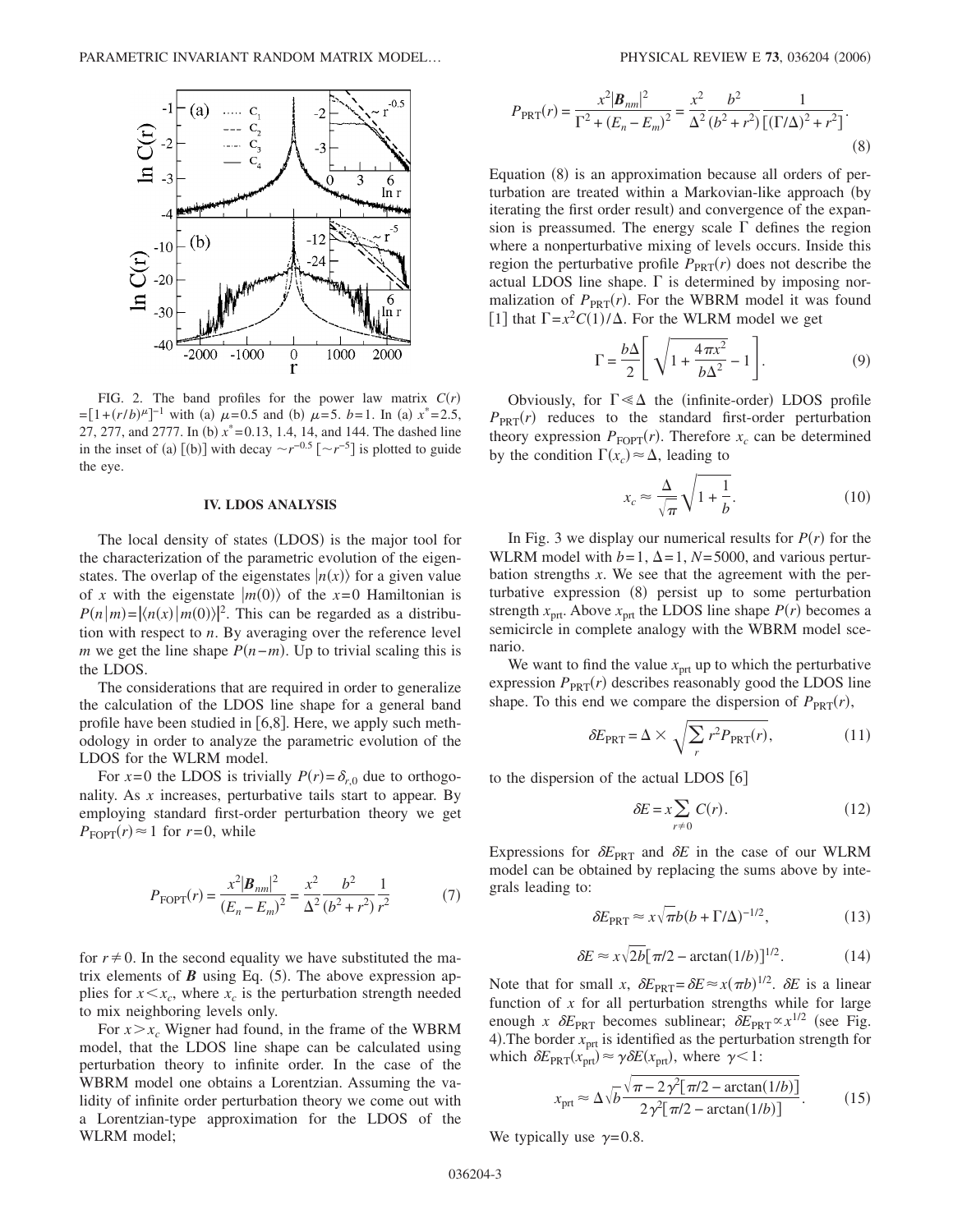

FIG. 3. The LDOS line shape  $P(r)$  in the (a) standard perturbative, (b) extended perturbative, and (c) nonperturbative regimes for the WLRM model with  $b=1$ ,  $\Delta=1$ , and *N*=5000. For this set of parameters  $x_c \approx 0.8$  and  $x_{\text{prt}} \approx 1.5$ . The first-order perturbation theory profile  $P_{\text{FOPT}}(r)$  from Eq. (7) is included in (a). The Wignertype line shape  $P_{\text{PRT}}(r)$  from Eq. (8), which is expected to be valid in the perturbative regime, is also included (no fitting parameters) in (b) and (c). The dashed line in the insets of (a) and (b) with decay  $\sim r^{-4}$  is plotted to guide the eye. The gray line in the inset of (c) is a semicircle fitting to  $P(r)$ .

The validity of Eqs.  $(8)$ ,  $(13)$ , and  $(14)$  is confirmed in Fig. 4 for  $b=100$ ,  $\Delta=1$ , and  $N=5000$ . There, we observe excellent agreement between the expressions for  $\delta E_{\text{PRT}}$  and  $\delta E$  and the corresponding numerics. To verify the validity of Eq. (8) we compare the 50% probability width (defined as the energy width of the central *r* region that contains 50% of the probability) of  $P(r)$  to that of  $P_{PRT}(r)$  finding reasonably good agreement for  $x \leq x_{\text{prt}}$ , as expected.

Does the LDOS analysis capture all the features of the eigenstates? The answer turns out to be negative. In case of the WBRM model there is still another regime which is not captured by the LDOS analysis. Namely, for  $x > x_{\infty}$ , where  $x_{\infty} = b^{3/2}x_c$ , the eigenstates of the Hamiltonian become exponentially localized. This is the well known Anderson (strong) localization effect. For  $x > x_\infty$  the Hamiltonian is essentially  $H = B$  as if the diagonal *E* does not exist. Do we have an analogous type of crossover in case of the WLRM model? The answer must be positive because we know  $\lceil 14 \rceil$  that in the case of the WLRM model, the Hamiltonian  $H = B$  has multifractal (rather than localized) eigenstates.



FIG. 4.  $\delta E_{\text{PRT}}$  and  $\delta E$  as a function of *x* for the WLRM model with  $b=100$ ,  $\Delta=1$ , and  $N=5000$ . The 50% probability width of  $P(r)$  $(\triangle)$  and of  $P_{\text{PRT}}(r)$  (dashed line) are plotted to verify the validity of Eq. (8) for  $x < x_{\text{prt}}$ .  $\delta E_{\text{PRT}}$  (dotted line) and  $\delta E$  ( $\circ$ ) were obtained from  $\delta E_{\text{PRT}}^2 = \Delta \Sigma_r^2 r^2 P_{\text{PRT}}(r)$  and  $\delta E^2 = \Delta \Sigma_r r^2 P(r)$ , respectively. The numerically obtained  $\delta E_{\rm PRT}$  (dotted line) is hardly visible in the plot because it lies on top of  $\delta E_{\rm PRT}$  from Eq. (13). We also show  $\Gamma$  (thin full line) from Eq. (9). For this set of parameters  $x_c \approx 0.57$  and  $x_{\text{prt}} \approx 5.35$ .

### **V. MULTIFRACTALITY**

The multifractal structure of the eigenstates is commonly characterized by the fractal dimension  $D_2$  which is associated with the scaling of the inverse participation ratio. Given an eigenstate of H which is represented by a column vector  $\Psi_n$ we define the participation ratio as

$$
\mathcal{N}_2 = \left[\sum_n |\Psi_n|^4\right]^{-1}.\tag{16}
$$

The exponent  $D_2$  is defined via the scaling relation

$$
\overline{\mathcal{N}_2} \propto N^{D_2},\tag{17}
$$

where  $\mathcal{N}_2 \equiv \exp(\langle \ln \mathcal{N}_2 \rangle)$ . The measure  $\mathcal{N}_2$  constitutes an estimate for the typical number of nonzero eigenfunction components of the column vector. For a localized state it equals a constant number and hence  $D_2=0$ , while for an extended nonfractal state it is proportional to the size of the matrix *N* and hence  $D_2=1$ . In general one finds  $0 < D_2 < 1$ . The fractal dimension  $D_2$  manifests itself in a variety of physical circumstances. As examples we mention the conductance distribution in metals 15,16, the statistical properties of the spectrum  $[16]$ , the anomalous spreading of a wave packet, the spatial dispersion of the diffusion coefficient  $[17]$ , and the anomalous scaling of delay times 18.

In Ref. [14] it was shown that the fluctuations of  $\mathcal{N}_2 / \mathcal{N}_2$ for  $H = B$  are characterized by a universal probability distribution. A theoretical estimation  $[19]$  gives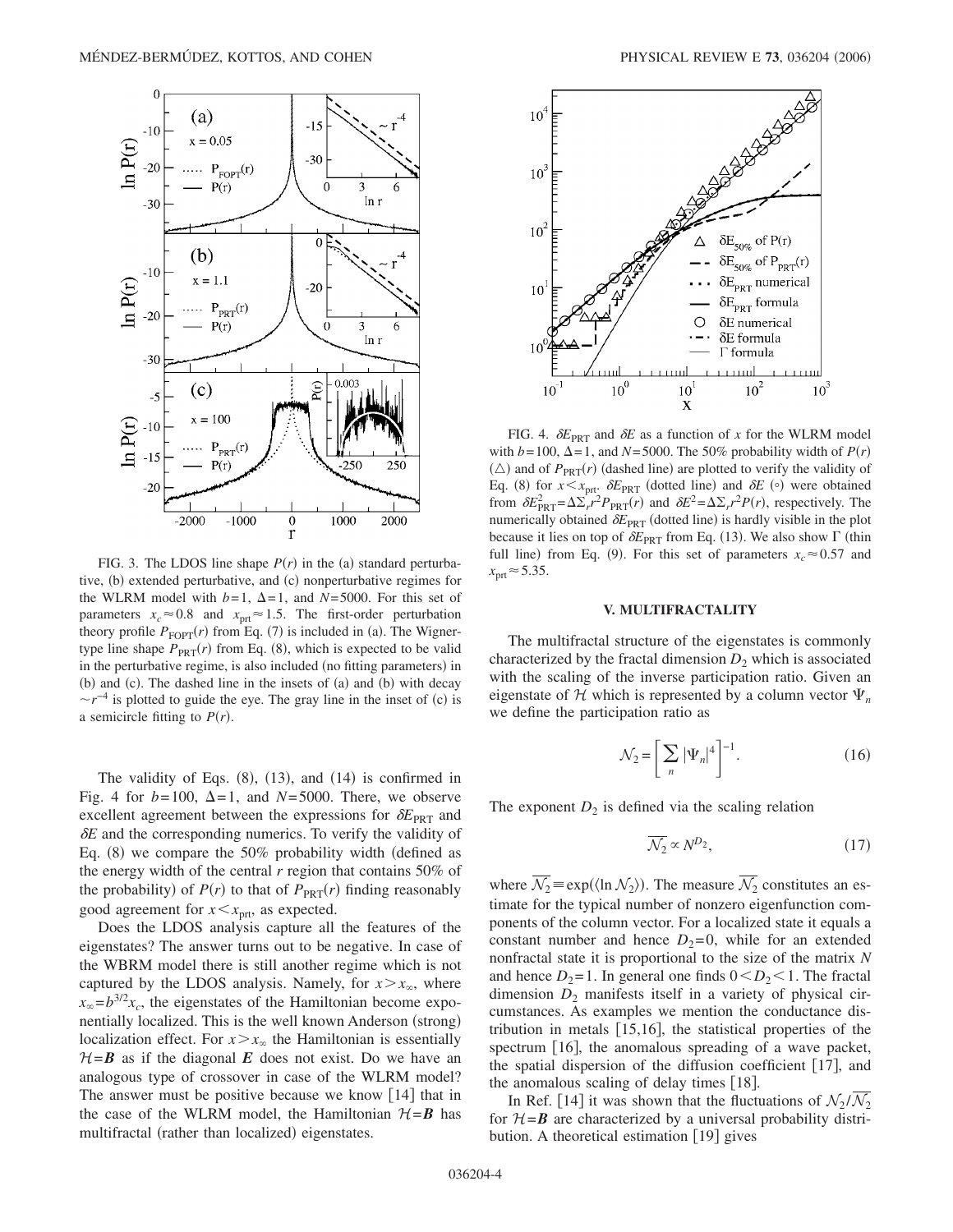

FIG. 5.  $\langle \ln \mathcal{N}_2(x) \rangle$  as a function of *x* for *N*=128, 256, 512, and 1024. The bandwidth is  $b = 100$  ( $\circ$ ), 40 ( $\Box$ ), 10 ( $\diamond$ ), 4 ( $\triangle$ ), 1 ( $\triangle$ ), 0.4  $(\nabla)$ , 0.1  $(\triangleright)$ , 0.04  $(+)$ , and 0.01  $(\times)$ .

$$
D_2 = \begin{cases} 1 - (\pi b)^{-1} & b \ge 1, \\ 2b & b \le 1. \end{cases}
$$
 (18)

We notice that  $D_2 = D(b)$  gives a global fit for the fractal dimension, where we define

$$
D(b) = \frac{1}{1 + (2.34b)^{-1}}.\tag{19}
$$

Note that (19) is also in agreement with the numerical found [20] value  $D_2 \approx 0.7$  for  $b=1$ . For sake of later analysis we have found that the associated proportionality factor in Eq.  $(17)$  is exp $[-G(b)]$  where

$$
G(b) \approx \frac{1}{1 + (1.23b)^{-1}}.\tag{20}
$$

Thus, based on the above, we may say that for  $x = \infty$  we expect to have multifractal eigenstates. We turn now to discuss the more general case of finite *x*. We want to see how the multifractality emerges as we increase *x* from zero to infinity.

In the numerics we assume without loss of generality that the mean level spacing is  $\Delta = 1$ . This implies that for  $b > 1$ the threshold for mixing of levels is  $x_c = \pi^{-1/2}$ , while for  $b < 1$  it is  $x_c = (\pi b)^{-1/2}$ . Our main interest is in the nontrivial regime  $x > x_c$ . In Fig. 5 we plot  $\ln \mathcal{N}_2(x)$  for several values of *b* and *N*. We calculate the average using 25% of the eigenstates at the middle of the spectra from a number of realizations of *B* summing up a total of 100 000 data values for each  $(b, N)$ .

Looking at Fig. 5 we see that for  $x=0$  we have  $\ln \mathcal{N}_2=0$ because all the eigenstates have only one component. We observe that this zero value persists up to a point  $x = x_0(b)$ . In principle one can argue that  $x_0(b)$  should be of the order of  $x_c$  and (for *b*>1) not larger than  $x_{\text{prt}} \approx \sqrt{b}x_c$ . However, from Eq. (19) it is clear that for  $b > 100$  we already have  $D_2 \approx D(\infty) = 1$ . Therefore the *b* dependence of  $x_0$  can be neglected, and in practice cannot be detected. We shall see below that for any practical purpose one can take  $x_0 \approx 0.15$ .

As *x* is increased beyond  $x_0$  the participation ratio  $\mathcal{N}_2$ becomes larger. As long as  $x$  is not too large the  $E$  term in the Hamiltonian dominates, and therefore the size of the matrix is of no importance. Indeed, we see that the curves in Fig. 5



FIG. 6. The scaled version of Fig. 5.  $\langle \ln \mathcal{N}_2(x) \rangle / \langle \ln \mathcal{N}_2(\infty) \rangle$  is plotted against  $F(b) \ln(x/x_0) / \langle \ln \mathcal{N}_2(\infty) \rangle$ . The parametric crossovers at  $x=x_0$  and  $x=x_\infty$  are indicated by dashed lines.

are *N*-independent for small *x* values. From this plot we find that the slope of the curves is given by

$$
F(b) \approx \begin{cases} 0, & b < 0.1 \\ 0.57 + 0.2 \ln(b), & b \ge 0.1. \end{cases}
$$
 (21)

For large enough *x*, the value of  $\ln \mathcal{N}_2(x)$  saturates to the  $x = \infty$  multifractal result. We call the crossover point  $x_{\infty}$ . Using the knowledge of both the  $x \leq x_{\infty}$  behavior (as described in the previous paragraph), and the  $x > x_{\infty}$  behavior (saturation), we deduce that

$$
x_{\infty}(N;b) = x_0 e^{-G(b)/F(b)} N^{D(b)/F(b)}.
$$
 (22)

Putting together all the above findings we end up with the following global scaling relation for the participation ratio:

$$
\overline{\mathcal{N}_2}(x) = \begin{cases}\n\approx 1, & x < x_0 \\
(x/x_0)^{F(b)}, & x_0 < x < x_\infty(N; b) \\
e^{-G(b)}N^{D(b)}, & x > x_\infty(N; b).\n\end{cases}
$$
(23)

In Fig. 6 we demonstrate this scaling. We plot  $\ln \frac{\mathcal{N}_2(x)}{n}$  as a function of the scaled variable  $F(b) \ln(x/x_0) / \ln \mathcal{N}_2(\infty)$ . We see clearly the trivial crossover at  $x=x_0$  and the nontrivial crossover to multifractality at  $x = x_{\infty}$ .

Possibly it is more instructive to describe the behavior of  $\mathcal{N}_2$  as a function of  $N$  for a given  $x$ . The interesting case is to have a fixed value of x which is much larger than  $x_0$ . As we increase *N* we have a multifractal growth  $\overline{N_2} \propto N^{D_2}$ . This goes on as long as  $x_\infty(N; b)$  remains smaller than *x*. After that  $\mathcal{N}_2$  reaches saturation, as implied by Eq. (23). The saturation value is related to the "width" of the LDOS, and hence has an algebraic-dependence on the dimensional strength  $(x/x_0)$ of the perturbation [8]. It is pleasing to note that for  $b \sim 1$  we observe  $F(b) \approx 2/3$  which is related to considerations as in Ref.  $|8|$ .

#### **VI. CONCLUSIONS**

We have analyzed the parametric evolution of eigenstates for the WLRM model. Both the standard WBRM and the WLRM models exhibit a crossover from a perturbative regime, where the LDOS is Lorentzian-like, to a nonperturba